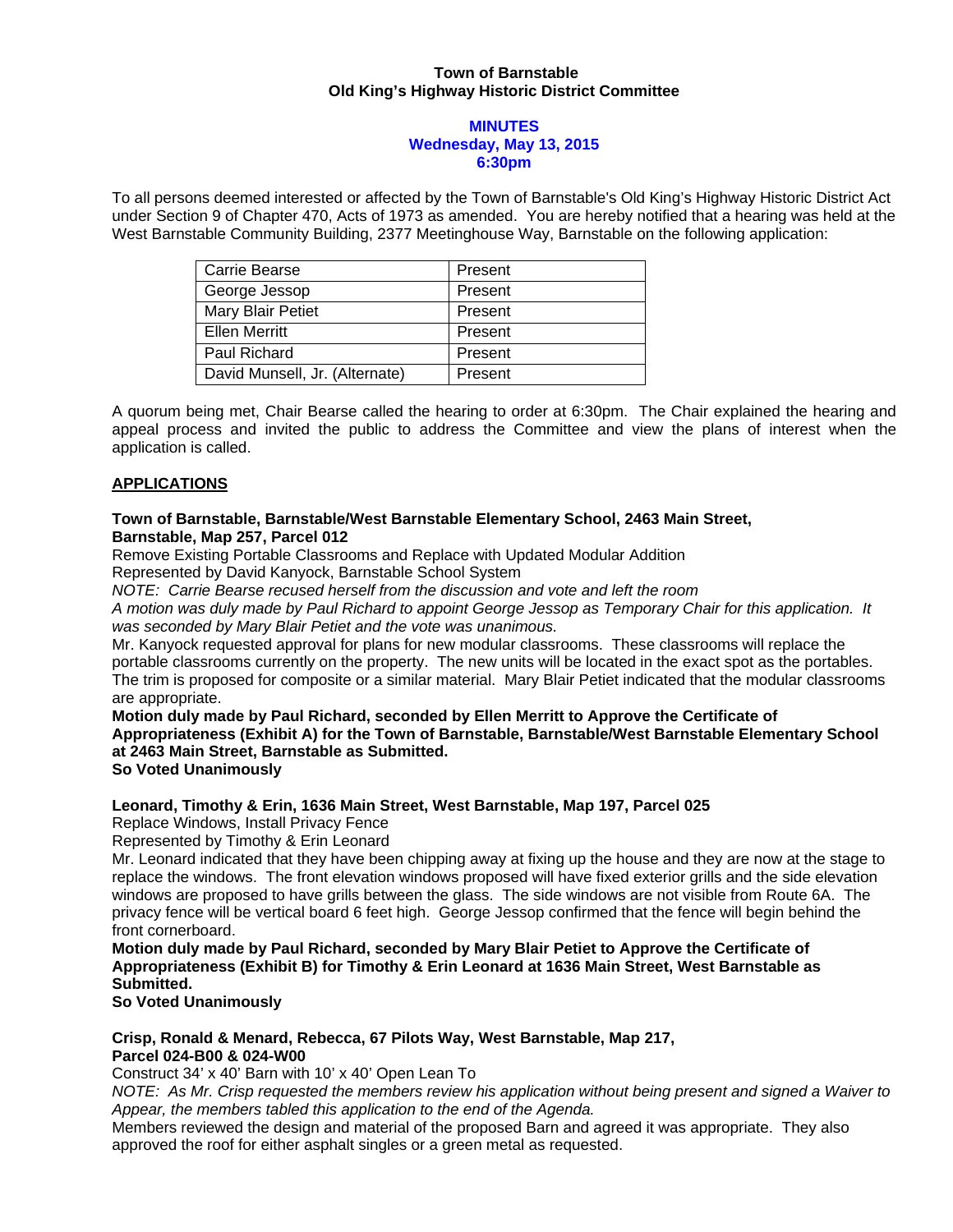**Motion duly made by Ellen Merritt, seconded by Paul Richard to Approve the Certificate of Appropriateness (Exhibit C) for Ronald Crisp and Rebecca Menard at 67 Pilots Way, West Barnstable as Submitted. So Voted Unanimously** 

**Davidson, Harry, E. Jr., 332 Maple Street, West Barnstable, Map 131, Parcel 055** 

Construct New Single Family Dwelling

Represented by Rick Anderson, Contractor

*NOTE: The members reviewed this application first as the contractor was obligated to appear at another Town's Old King's Highway meeting this same evening.* 

Mr. Anderson noted that the design of the proposed house is a ranch and he included several photographs with the application of surrounding houses that are also ranches. George Jessop confirmed that the chimney will be a working chimney and Carrie Bearse confirmed that the windows will have grills between the glass. George Jessop asked if the stonewall on the front elevation was a historic stonewall. Mr. Anderson believed it was and that they would have to break through for the driveway. Carrie Bearse noted that the break in the wall is limited to 15 feet and the stones that are removed are to remain on the property. Mr. Anderson requested a 14 foot brake for the driveway and 4 feet on either side for snow removal. George Jessop believes that 18 feet is too much and that a 16 foot break would suffice. Mr. Anderson agreed.

**Motion duly made by George Jessop, seconded by Mary Blair Petiet to Approve the Certificate of Appropriateness (Exhibit D) for Harry E. Davison, Jr. at 332 Maple Street, West Barnstable as Amended to reflect a 16 foot break in the historic stonewall to accommodate the driveway and that the stones are to remain on site.** 

**So Voted Unanimously** 

### **Cutler, Richard, Jr. & Dulin, Kimberly, 104 Deer Jump Hill, West Barnstable,**

**Map 132, Parcel 041** 

Solar Panels on Rear Elevation

Represented by Erica Boyle, Renewable Energy Systems, LLC

Ms. Boyle detailed the proposal to install two small solar systems; one solar hot water collector and a solar pool collector on the rear roof. Members reviewed the application and determined that the locations of the collectors are on the rear elevation and the location of the house is in a remote area.

**Motion duly made by George Jessop, seconded by Mary Blair Petiet to Approve the Certificate of Appropriateness (Exhibit E) for Richard Cutler and Kimberly Dulin at 104 Deer Jump Hill, West Barnstable as Submitted due to remote location and solar collectors are on the rear elevation. So Voted Unanimously** 

### **Hamilton Barnstable Realty Trust, 240 High Street, West Barnstable, Map 111, Parcel 031**

Construct 14' x 30' Three Season Sun Room

Represented by Michael Renzi, Contractor

Mr. Renzi explained the project and noted that the new three season sun room will not be visible from any way as there are woods all around.

**Motion duly made by Paul Richard, seconded by Mary Blair Petiet to Approve the Certificate of Appropriateness (Exhibit F) for Hamilton Barnstable Realty Trust at 240 High Street, West Barnstable as Submitted.** 

# **So Voted Unanimously**

**Chapman, Suzanne, 122 Cedar Street, West Barnstable, Map 130, Parcel 010** 

Remove Garage Doors, Enclose Opening and Add Transom Windows

Represented by Suzanne Chapman

Ms. Chapman stated that she has revised the proposal since submission. She would like to simply remove the existing garage doors and replace with a double French door with no transom window above. She would also like to install a single French door on the rear elevation. She also withdrew the request to add a skylight.

**Motion duly made by Paul Richard, seconded by Ellen Merritt to Approve the Certificate of Appropriateness (Exhibit G) for Suzanne Chapman at 122 Cedar Street, West Barnstable as Revised to reflect the installation of a double French door to replace the existing garage door and to install a single French door on the rear elevation.** 

**So Voted Unanimously**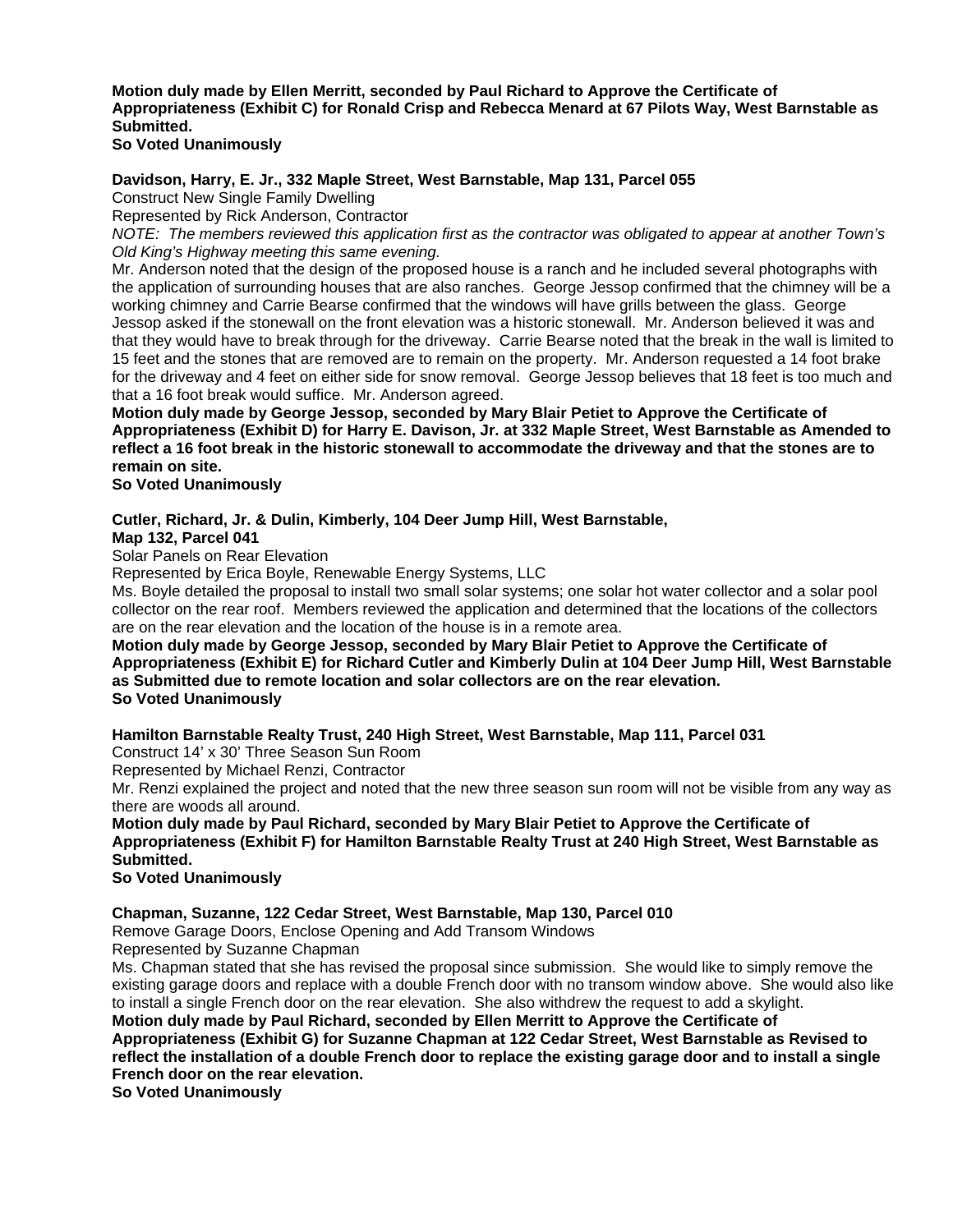# **MINOR MODIFICATIONS**

#### **Moeller, Susan, 93 Country Club Drive, Barnstable, Map 350, Parcel 041**

Change Roof Pitch to Increase Height of Dormer, Remove Front Skylights, Install Rear Skylight Represented by Greg Springer, Contractor and Susan Moeller

Mr. Springer explained that the previous design would require an expensive engineer's report, so simply by increasing the height of the dormer to a 12/12 pitch will correct this. Homeowner also wishes to remove the skylight on the front elevation and add one skylight to the dormer roof. George Jessop commented that it was a good improvement.

**Motion duly made by George Jessop, seconded by Mary Blair Petiet to Approve the Minor Modification (Exhibit H) for Susan Moeller at 93 Country Club Drive, Barnstable as Submitted. So Voted Unanimously** 

### **CERTIFICATE OF EXEMPTIONS**

**Lennon, Kevin, 158 Dromoland Lane, Barnstable, Map 335, Parcel 080**  8' X 12' Shed **Motion duly made by George Jessop, seconded by Mary Blair Petiet to Approve the Certificate of Exemption (Exhibit I) as Submitted. Roof Color and siding of shed to match existing house. So Voted Unanimously** 

**Tryon, MaryAnn, 6 First Way, Barnstable, Map 301, Parcel 050**  Install 4' Picket Fence of Natural Wood **Motion duly made by Ellen Merritt, seconded by Paul Richard to Approve the Certificate of Exemption (Exhibit J) as Submitted. So Voted Unanimously**

**Babin, Barbara Van Duzer, 59 Van Duzer Road, Barnstable, Map 352, Parcel 013 001**  Replace Existing Shed **Motion duly made by Mary Blair Petiet, seconded by Paul Richard to Approve the Certificate of Exemption (Exhibit K) as Submitted. So Voted Unanimously** 

**Hall, Gabriel, 3096 Main Street, Barnstable, Map 279, Parcel 037**  Install 4' Split Rail Fence & Gate **Motion duly made by Mary Blair Petiet, seconded by Paul Richard to Approve the Certificate of Exemption (Exhibit L) as Submitted. So Voted Unanimously** 

### **APPROVAL OF MINUTES**

**April 08, 2015 Motion duly made by Paul Richard, seconded by Ellen Merritt to Approve the Minutes of April 8, 2015 as Submitted. AYE: Bearse, Jessop, Merritt, Richard ABSTAIN: Petiet** 

**April 22, 2015 Motion duly made by Paul Richard, seconded by Ellen Merritt to Approve the Minutes of April 22, 2015 as Submitted. AYE: Bearse, Jessop, Merritt, Richard ABSTAIN: Petiet**